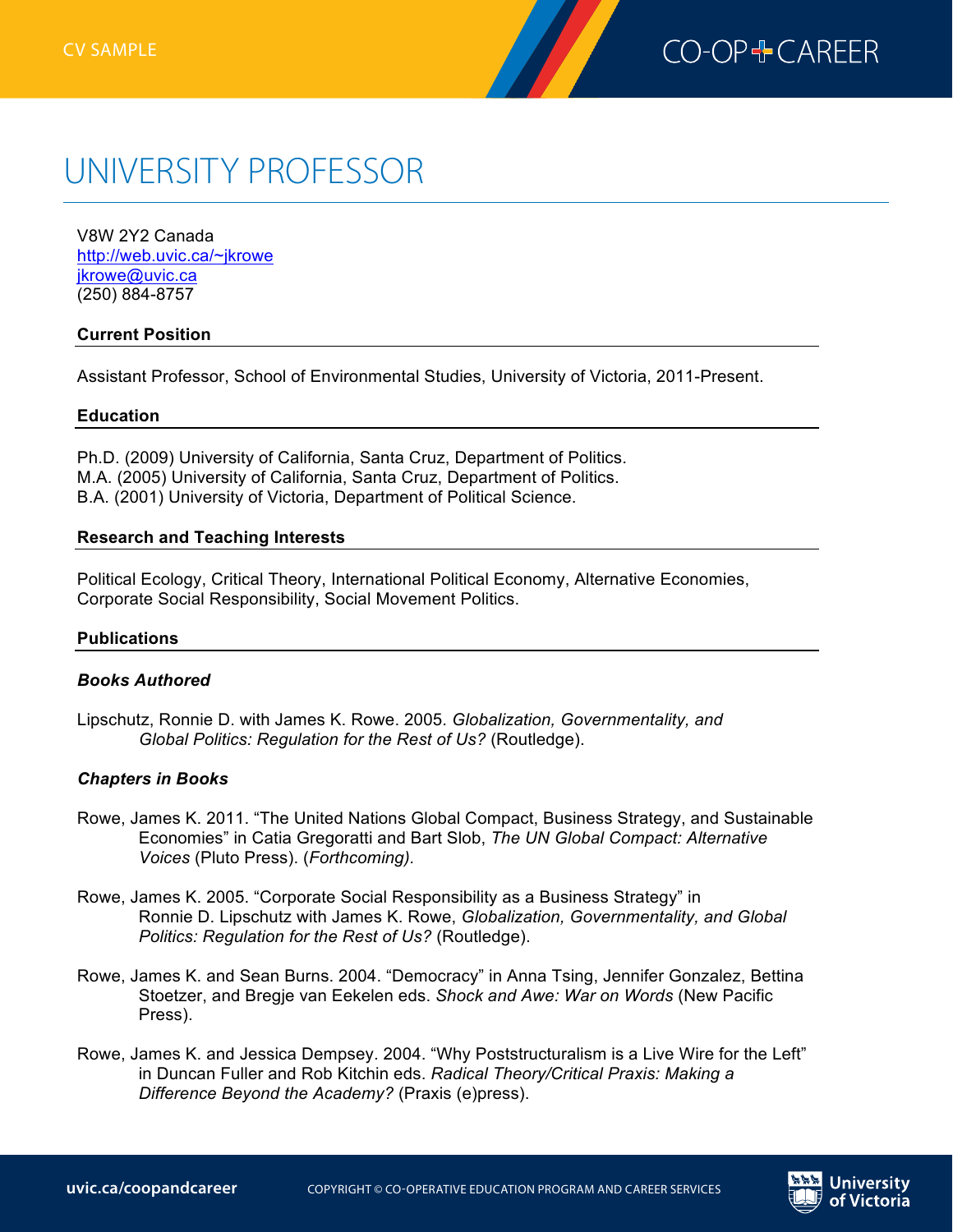### *Book Reviews*

Rowe, James K. 2006. "Rethinking Politics, Rethinking Theory," an extended review of *A Political Space: Reading the Global Through Clayoquot Sound* edited by Warren Magnusson and Karena Shaw, in *Theory & Event* 9(2).

# *Conference Proceedings*

Rowe, James K. and Ronnie D. Lipschutz. 2005. "Corporate Codes of Conduct as Global Business Strategy" in John Hooker and Peter Madsen eds. *International Corporate Responsibility: Exploring the Issues* (Carnegie Mellon).

# *Other Publications*

- Rowe, James K. 2010. "Are the Green Police Bad for the Environment?" *The Tyee: BC's Home for News, Culture, and Solutions*. 3 March.
- Rowe, James K. 2008. "Business and the UN: A Primer," in *ECO*:*The Voice of the Civil Society Community at the International Environmental Conventions.* 30 May. 23(10).
- Rowe, James K. 2006. "A Short History of Industry's UN Obsession," in *ECO*:*The Voice of the Civil Society Community at the International Environmental Conventions.* 29 March. 15(8).

# *Dissertation*

Rowe, James K. 2009. *Love the Earth: Nietzschean Pathways For Progressive Politics* (ProQuest).

# **Conference Presentations**

"Corporate Social Responsibility: Preserving Neoliberal Capitalism or Prefiguring Alternatives?" Paper accepted for presentation at the Annual Meeting of the Western Political Science Association, San Antonio, Texas, April 21-23, 2011. (*Forthcoming).*

"The Ends of Capitalism: Profit, Growth, and Sustainable Economies." Paper presented at the Annual Meeting of the Western Political Science Association, San Francisco, California, April 1-3, 2010.

"Love the Earth: Nietzschean Pathways for Progressive Politics." Paper presented for the Annual Meeting of the Western Political Science Association, Vancouver, British Columbia, March 19-21, 2009.

"Corporate Social Responsibility as a Global Business Strategy." Paper presented for the Annual Meeting of the International Studies Association, Honolulu, Hawai'i, March 1-5, 2005.

"Corporate Codes of Conduct as a Global Business Strategy." Paper presented to the Second Conference on International Corporate Responsibility sponsored by Carnegie Mellon University, Amsterdam, Netherlands, June 18<sup>th</sup> – 20<sup>th</sup> 2004 (*Invited presentation*).

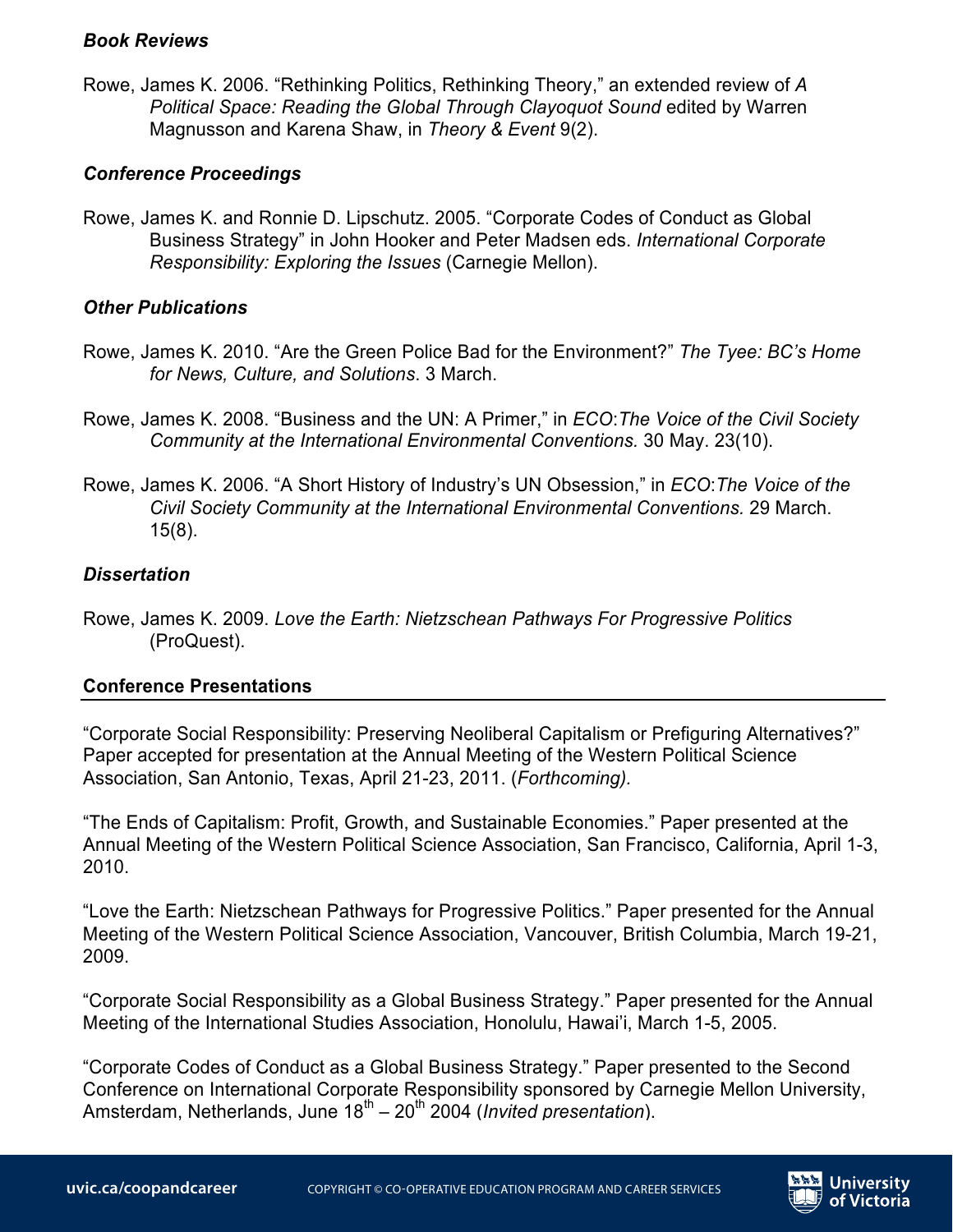### **Public Talks**

Invited Speaker. "The Root Causes of Ecological and Social Injustice," Thinking Nature Politically Workshop hosted by the Cultural, Social, and Political Thought (CSPT) graduate program, University of Victoria, April 16th, 2011. (*Forthcoming*).

Invited Speaker. "Biodiversity, Cultural Diversity and Understanding the Drive for Homogenization," The 2011 Provost Conference "Critical Conversations IV: The Art and Science of Diversity," University of Victoria, February 10<sup>th</sup>, 2011. (*Forthcoming*).

Invited Speaker. "Corporate Social Responsibility: Preserving Neoliberal Capitalism or Prefiguring Alternatives?" The Center for Co-operative and Community Based Economy Speaker Series, University of Victoria, January 13<sup>th</sup>, 2011. *(Forthcoming)*.

Invited Speaker. "The Ends of Capitalism," Keynote address at the Flourishing With a Cooperative Economy Community Dialogue hosted by the South Islands Regional Co-operative Network, City Hall, Victoria BC, April 20th, 2010.

Invited Speaker. "The End of Sustainability (A Good News Story)," Keynote presentation at the Environmental Studies Student Association Reclaiming Sustainability Conference, University of Victoria, March  $19<sup>th</sup>$ , 2010.

Invited Speaker. "Capitalism and Sustainable Economies," Presentation at the Imagine Radical Innovation Dialogue Series co-hosted by Common Energy and the Sierra Club of BC, University of Victoria, November 12<sup>th</sup>, 2009.

Invited Speaker. "Alternative Drivers for Economic Activity," Presentation at the Sustainability Through the Co-operative Economy Conference hosted by the Centre for Co-operative and Community-Based Economy, University of Victoria, October 16<sup>th</sup>, 2009.

Invited Speaker: "Creating Resource Security," Presentation at the World Student Environmental Summit, Victoria, British Columbia, June 24-28, 2009. http://www.2009wses.com/speakers.html

Invited Speaker: "Economy vs. Ecology?" Symposium on Environmental and Economic Crisis: A panel discussion with Michael Webb (Political Science) and Daniel Rondeau (Economics). University of Victoria, March 25, 2009.

Invited Speaker: "The Politics of British Columbia's Carbon Tax," Debate on British Columbia's Carbon Tax with Graeme Whitmarsh (head of the BC government's Climate Action Secretariat), and Cliff Stainsby (B.C. Government Employees Union). University of Victoria, October 30, 2008. http://communications.uvic.ca/releases/tip.php?date=27102008

## **Recent Positions**

Limited Term Senior Instructor, School of Environmental Studies, University of Victoria, 2008-2010.

Sessional Lecturer, The Department of Political Science and School of Environmental Studies, University of Victoria, 2007-2008.

Teaching Assistant, Department of Politics, University of California, Santa Cruz, 2001-2006.